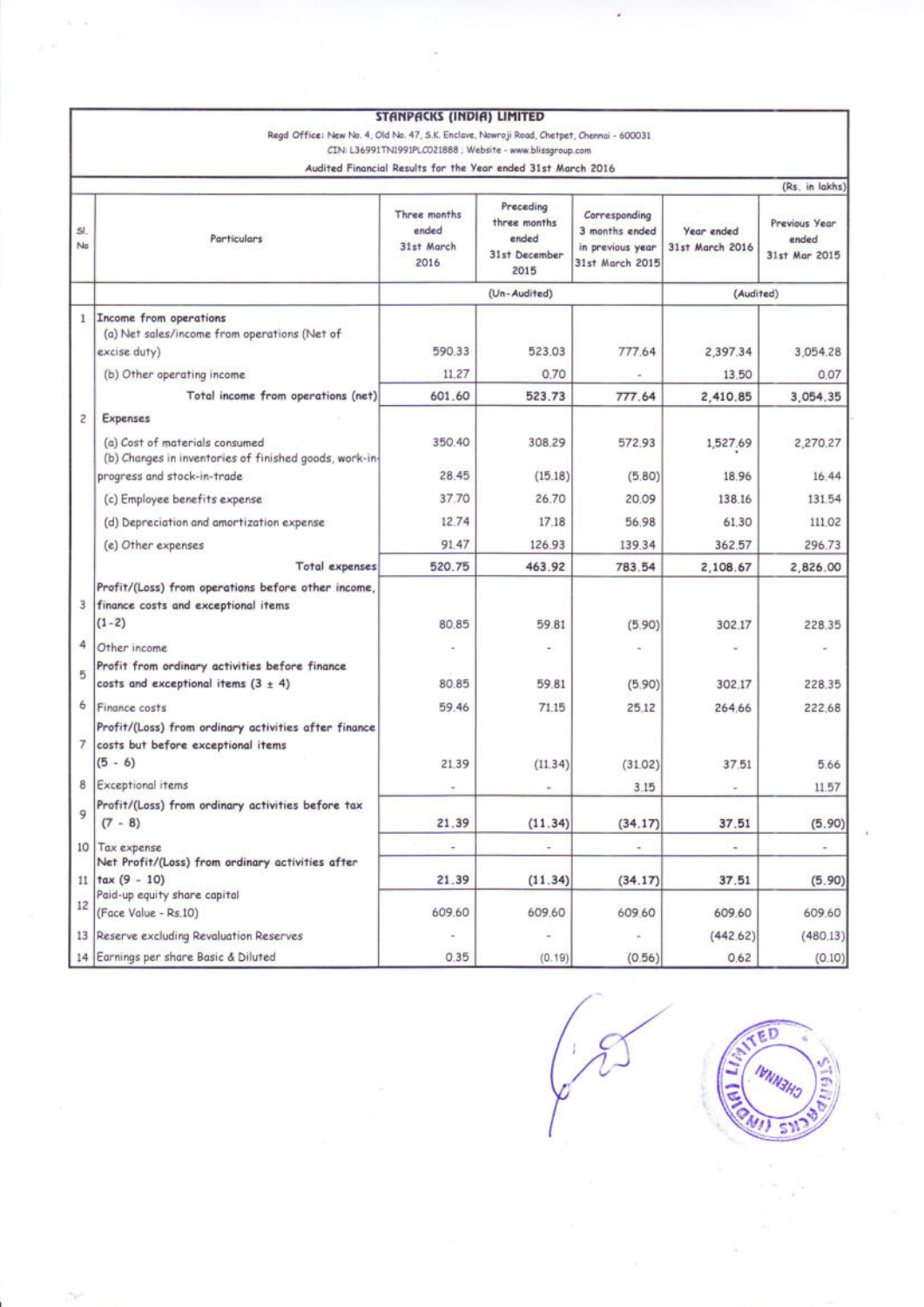| No | <b>Particulars</b>                                                 | Year ended<br>31st March<br>2016 | Year ended 31st<br>March 2015 |  |
|----|--------------------------------------------------------------------|----------------------------------|-------------------------------|--|
| A  | <b>EQUITY AND LIABILITIES</b>                                      |                                  | (Audited)                     |  |
|    | 1 Shareholders' funds                                              |                                  |                               |  |
|    | Share capital                                                      | 609.60                           | 609.60                        |  |
|    | Reserves and surplus                                               | (442.62)                         | (480.13)                      |  |
|    | Money received against share warrants                              |                                  |                               |  |
|    | Subtotal - Shareholders' fund                                      | 166.98                           | 129.47                        |  |
|    | 2 Non-Current Liabilities                                          |                                  |                               |  |
|    | Long-term borrowings                                               | 693.19                           | 728,81                        |  |
|    | Deferred tax assets (net)                                          |                                  |                               |  |
|    | Other long term liabilities                                        | 25.00                            | 25.00                         |  |
|    | Long term provisions                                               | 81.23                            | 81.32                         |  |
|    | Subtotal - Non-Current liabilities                                 | 799.42                           | 835.13                        |  |
|    | 3 Current liabilities                                              |                                  |                               |  |
|    | Short-term borrowings                                              | 810.78                           | 916.71                        |  |
|    | Trade payables                                                     | 370,82                           | 402.58                        |  |
|    | Other current liabilities                                          | 60.09                            | 56.05                         |  |
|    | Short term provisions                                              | 143.68                           | 145.44                        |  |
|    | Subtotal - Current liabilities                                     | 1,385.37                         | 1,520.78                      |  |
|    | Total EQUITY AND LIABILITIES                                       | 2,351.77                         | 2,485.38                      |  |
|    | <b>ASSETS</b>                                                      |                                  |                               |  |
|    | 1 Non current assets                                               |                                  |                               |  |
|    |                                                                    |                                  |                               |  |
|    | Fixed assets                                                       |                                  |                               |  |
|    |                                                                    |                                  |                               |  |
|    | - Tangible assets                                                  | 438.96                           | 454.60<br>÷                   |  |
|    | - Intangible assets<br>- Capital work in progress                  | ٠                                |                               |  |
|    |                                                                    |                                  |                               |  |
|    | - Intangible assets under development<br>Deferred tax assets (net) | 30.15                            | 30.15                         |  |
|    | Long term loans and advances                                       | 1.45                             | 1.45                          |  |
|    | Other non current assets                                           | 169.25                           | 176.04                        |  |
|    | Subtotal - Non - Current Asset                                     | 639.82                           | 662.24                        |  |
|    | 2 Current assets                                                   |                                  |                               |  |
|    | Inventories                                                        | 1,436.12                         | 1,421.39                      |  |
|    | Trade receivables                                                  | 247.48                           | 377.10                        |  |
|    | Cash and cash equivalents                                          | 17.17                            | 19.28                         |  |
|    | Short term loan and advances                                       | 11.17                            | 5.37                          |  |
|    | Other current assets                                               |                                  |                               |  |
|    | Subtotal - Current Asset                                           | 1,711.95                         | 1,823.14                      |  |

The above audited financial resultsfor the quarter ended and year ended 31.03.2016 are available in the company's website 6 www.blissgroup.com and Bombay Stock Exchange website www.bseindia.com

Place : Chennai Date: 25.05.2016

for and on behalf of the Board œ DIGI For STANDACKS

GOPINATH G

MANAGING DIRECTOR

SG S

(a) g ë

LD.

**OPINATH GARAGEMENT COM**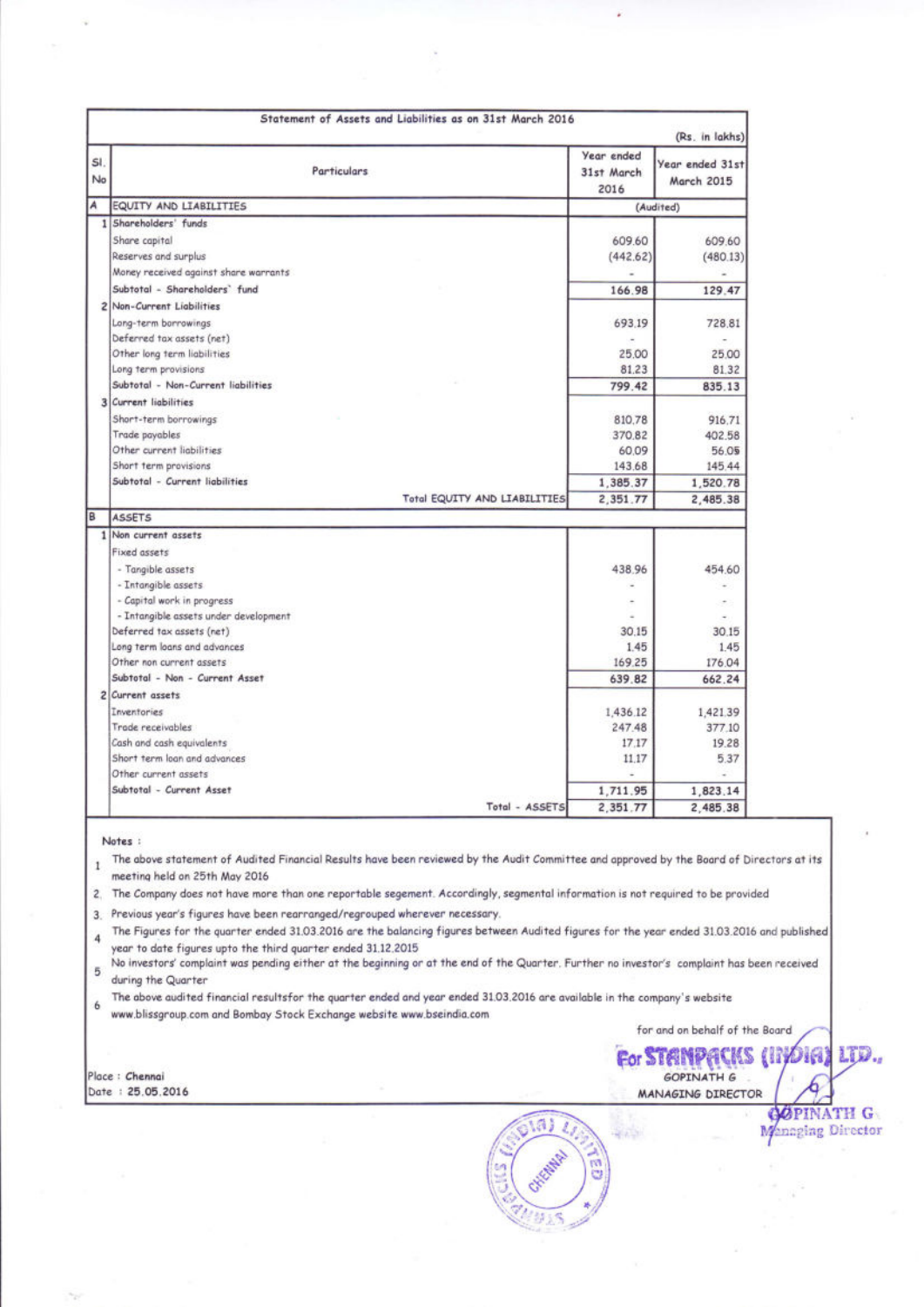## M. Srinivasan & Associates Chartered Accountants

Auditor's Report On Quarterly Financial Results and Year to Date Results of the Company Pursuant to the Regulation 33 of the SEBI (Listing Obligations and Disclosure Requirements) Regulations, 2015.

To Board of Directors of Stanpacks(lndia) Limited

We have audited the quarterly financial results of Stanpacks(lndia) Limited for the quarter ended 31<sup>st</sup> March 2016 and the year to date results for the period 01/04/2015 to 3I/03/201G attached herewith, being submitted by the company pursuant to the requirement of Regulation 33 of the SEBI (Listing Obligations and Disclosure Requirements) Regulations,2015. These quarterly financial results as well as the year to date financial results have been prepared on the basis of the interim financial statements, which are the responsibility of the company's management. Our responsibility is to express an opinion on these financial results based on our audit of such interim financial statements, which have been prepared in accordance with the recognition and measurement principles laid down in Accounting Standard for lnterim Financial Reporting (AS 25 / lnd AS 34), prescribed, under the Institute of Chartered Accountants of India1, as applicable and other accounting principles generally accepted in lndia.

We conducted our audit in accordance with the auditing standards generally accepted in lndia. Those standards require that we plan and perform the audit to obtain reasonable assurance about whether the financial results are free of material misstatement(s). An audit includes examining, on a test basis, evidence supporting the amounts disclosed as financial results. An audit also includes assessing the accounting principles used and significant estimates made by management. We believe that our audit provides a reasonable basis for our opinion.



#5, B Wing, Parsn Manere, 9th Floor, 442, Annasalai, Chennai - 600 006. Tel: (+91-44) 2820 2381 I 83 Fax : (+91-44) 2820 2384 e-mail : admin@msaca.com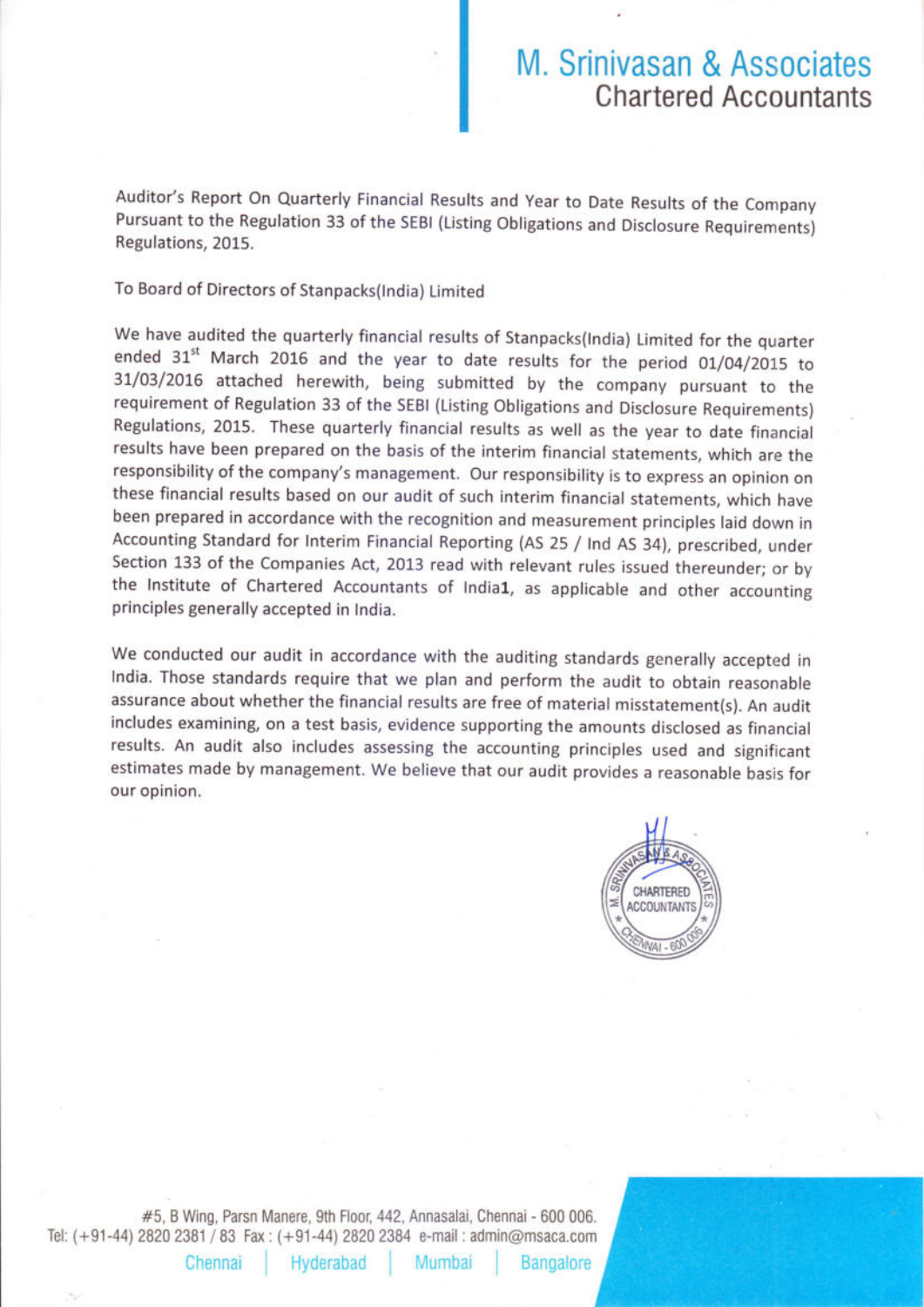## M. Srinivasan & Associates Chartered Accountants

ln our opinion and to the best of our information and according to the explanations given to us these quarterly financial results as well as the year to date results:

(i) are presented in accordance with the requirements of Regulation 33 of the sEBl (Listing obligations and Disclosure Requirements) Regulations, 2015 in this regard; and

(ii) give a true and fair view of the net profit/ loss and other financial information for the quarter ended 31/03/2016 as well as the year to date results for the period from 01/04/2015 to 31/03/2016

For M. Srinivasan & Associates. Chartered Accountants FRN OO4O5OS

17)<br>I

M. Srinivasan Partner M. No. 022959

24<sup>th</sup> May 2016



#5, B Wing, Parsn Manere, 9th Floor, 442, Annasalai, Chennai - 600 006. Tel: (+91-44) 2820 2381 / 83 Fax: (+91-44) 2820 2384 e-mail : admin@msaca.com